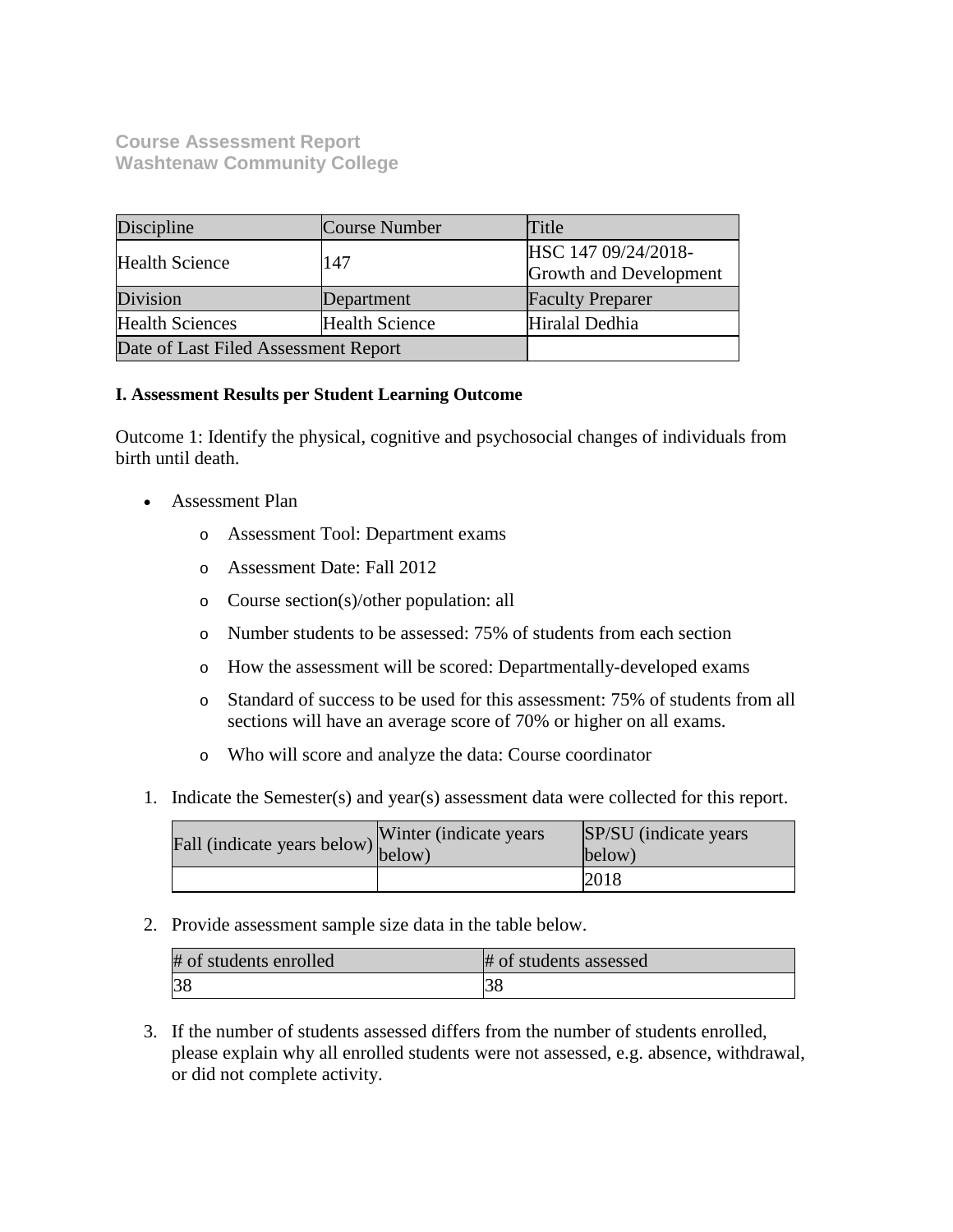N/A

4. Describe how students from all populations (day students on campus, DL, MM, evening, extension center sites, etc.) were included in the assessment based on your selection criteria.

All students in all sections were assessed.

5. Describe the process used to assess this outcome. Include a brief description of this tool and how it was scored.

Questions from all exams were reviewed to identify questions associated with outcome #1. Six (6) questions were selected. Each student's response to the questions was scored using an answer key and the results were calculated.

6. Briefly describe assessment results based on data collected for this outcome and tool during the course assessment. Discuss the extent to which students achieved this learning outcome and indicate whether the standard of success was met for this outcome and tool.

Met Standard of Success: Yes

For outcome #1, 92% of the students (35 of 38) correctly answered 85% (5 of 6 or higher) or more of the questions. Three students correctly answered 66% (4 of 6) questions. Each question was reviewed and at least 79% of the students correctly answered each question. Therefore, students met the standard of success.

7. Based on your interpretation of the assessment results, describe the areas of strength in student achievement of this learning outcome.

Students did very well recognizing the physical and cognitive changes of individuals from birth until death.

8. Based on your analysis of student performance, discuss the areas in which student achievement of this learning outcome could be improved. If student met standard of success, you may wish to identify your plans for continuous improvement.

Students had minor difficulty with the psychosocial changes of individuals from birth until death. While students still met the standard of success, only 79% were able to correctly answer question #5.

Outcome 2: Recognize the role of the family throughout the life span.

- Assessment Plan
	- o Assessment Tool: Department exams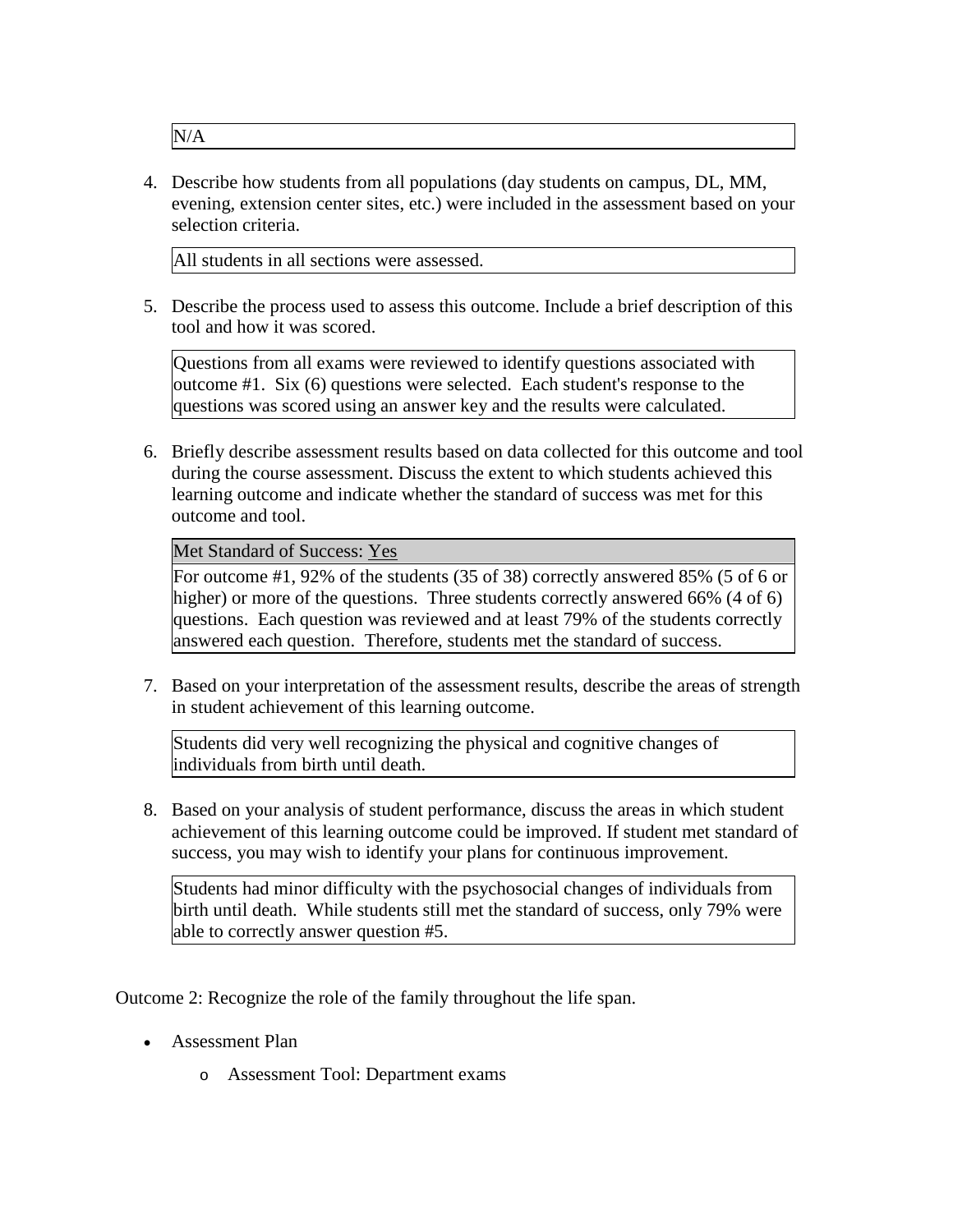- o Assessment Date: Fall 2012
- o Course section(s)/other population: all
- o Number students to be assessed: 75% of students from each section
- o How the assessment will be scored: Departmentally-developed exams
- o Standard of success to be used for this assessment: 75% of students from all sections will have an average score of 70% or higher on all exams.
- o Who will score and analyze the data: Course coordinator
- 1. Indicate the Semester(s) and year(s) assessment data were collected for this report.

| Fall (indicate years below) $\begin{bmatrix} w \text{ line} \\ \text{below} \end{bmatrix}$ | Winter (indicate years) | SP/SU (indicate years)<br>below) |
|--------------------------------------------------------------------------------------------|-------------------------|----------------------------------|
|                                                                                            |                         | 2018                             |

2. Provide assessment sample size data in the table below.

| # of students enrolled | # of students assessed |
|------------------------|------------------------|
| 38                     | ι3δ                    |

3. If the number of students assessed differs from the number of students enrolled, please explain why all enrolled students were not assessed, e.g. absence, withdrawal, or did not complete activity.

4. Describe how students from all populations (day students on campus, DL, MM, evening, extension center sites, etc.) were included in the assessment based on your selection criteria.

All students in all sections were assessed.

5. Describe the process used to assess this outcome. Include a brief description of this tool and how it was scored.

Questions from all exams were reviewed to identify questions associated with outcome #2. Six (6) questions were selected. Each student's response to the questions was scored using an answer key and the results were calculated.

6. Briefly describe assessment results based on data collected for this outcome and tool during the course assessment. Discuss the extent to which students achieved this learning outcome and indicate whether the standard of success was met for this outcome and tool.

Met Standard of Success: Yes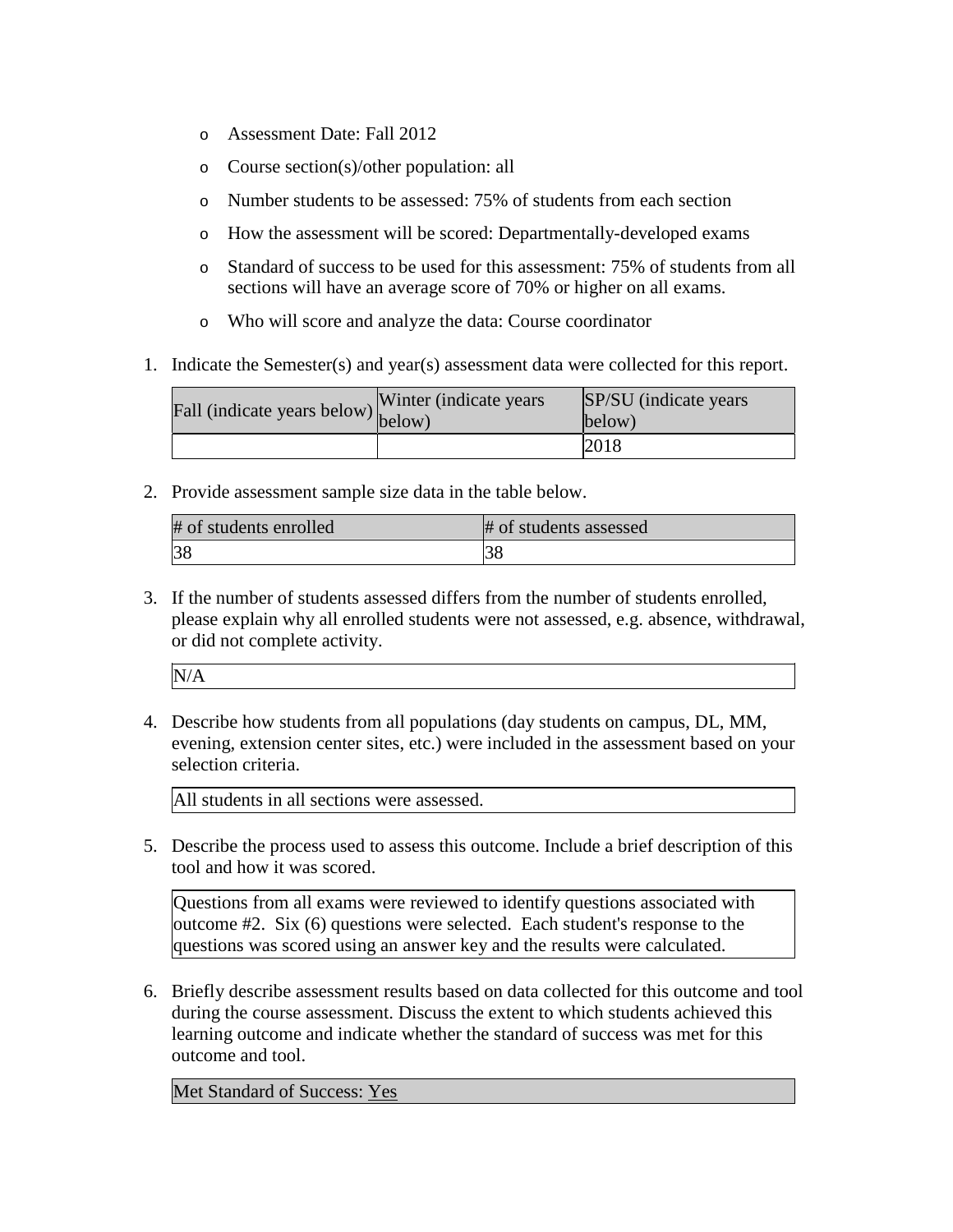For outcome #2, 100% of the students (38 of 38) correctly answered 85% (5 of 6 or higher) or more of the questions. Each question was reviewed and at least 87% of the students correctly answered each question. Therefore, students met the standard of success.

7. Based on your interpretation of the assessment results, describe the areas of strength in student achievement of this learning outcome.

Students did extremely well on this outcome with 100% of the students scoring 85% or higher. They were able to accurately recognize the role of the family throughout the life span.

8. Based on your analysis of student performance, discuss the areas in which student achievement of this learning outcome could be improved. If student met standard of success, you may wish to identify your plans for continuous improvement.

Students had very few incorrect responses to all of the questions related to the role of the family.

Outcome 3: Identify a theory related to death and the grieving process.

- Assessment Plan
	- o Assessment Tool: Department exams
	- o Assessment Date: Fall 2012
	- o Course section(s)/other population: all
	- o Number students to be assessed: 75% of students from each section
	- o How the assessment will be scored: Departmentally-developed exams
	- o Standard of success to be used for this assessment: 75% of students from all sections will have an average score of 70% or higher on all exams.
	- o Who will score and analyze the data: Course coordinator
- 1. Indicate the Semester(s) and year(s) assessment data were collected for this report.

| Fall (indicate years below) below) | Winter (indicate years) | SP/SU (indicate years)<br>below) |
|------------------------------------|-------------------------|----------------------------------|
|                                    |                         | 2018                             |

2. Provide assessment sample size data in the table below.

| # of students enrolled | # of students assessed |
|------------------------|------------------------|
|                        |                        |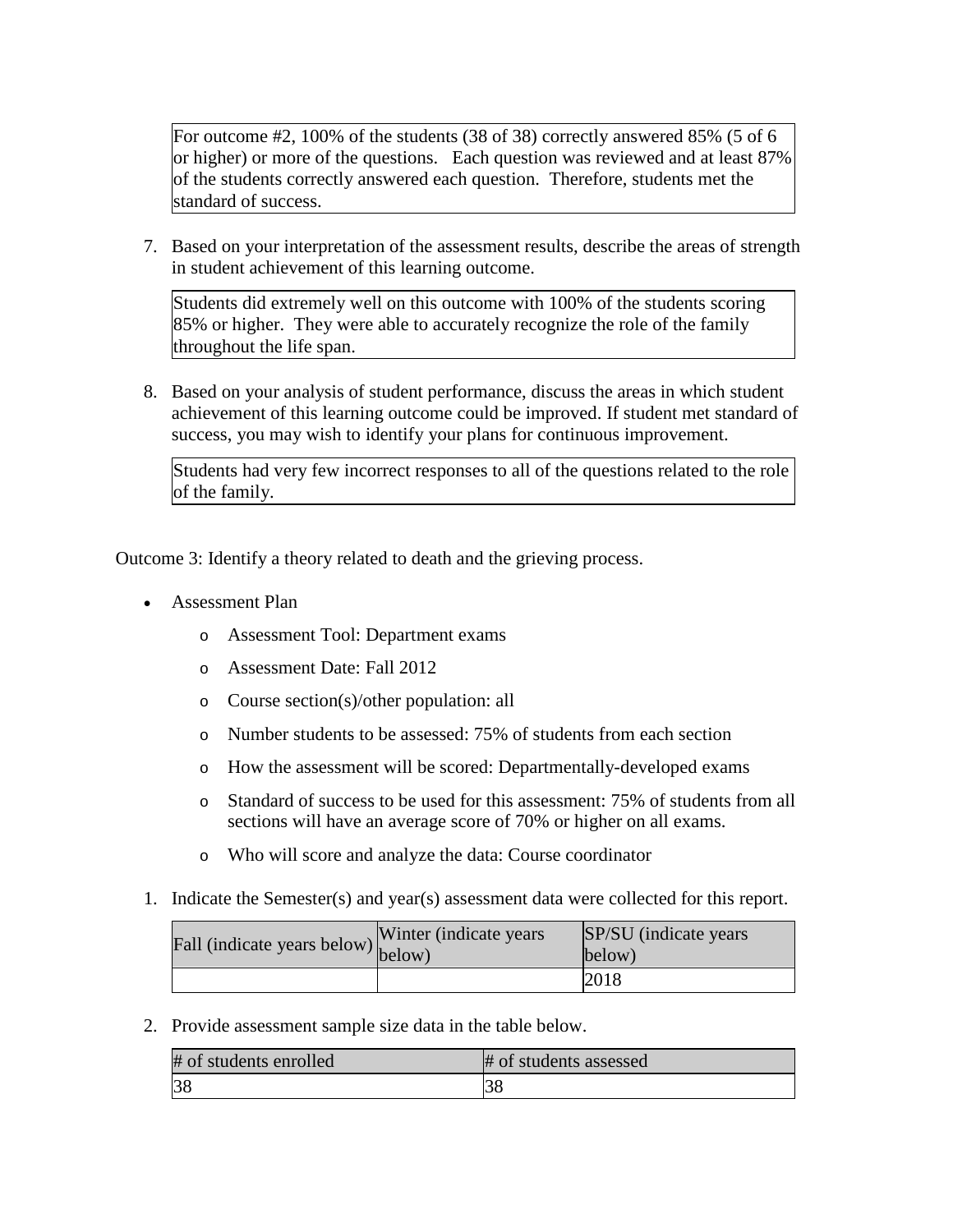3. If the number of students assessed differs from the number of students enrolled, please explain why all enrolled students were not assessed, e.g. absence, withdrawal, or did not complete activity.

N/A

4. Describe how students from all populations (day students on campus, DL, MM, evening, extension center sites, etc.) were included in the assessment based on your selection criteria.

All students in all sections were assessed.

5. Describe the process used to assess this outcome. Include a brief description of this tool and how it was scored.

Questions from all exams were reviewed to identify questions associated with outcome #3. Six (6) questions were selected. Each student's response to the questions was scored using an answer key and the results were calculated.

6. Briefly describe assessment results based on data collected for this outcome and tool during the course assessment. Discuss the extent to which students achieved this learning outcome and indicate whether the standard of success was met for this outcome and tool.

## Met Standard of Success: Yes

For outcome #3, 92% of the students (35 or 38) correctly answered 85% (5 of 6 or higher) or more of the questions. Three students correctly answered 66% (4 of 6) questions. Each question was reviewed and at least 79% of the students correctly answered each question. Therefore, students met the standard of success.

7. Based on your interpretation of the assessment results, describe the areas of strength in student achievement of this learning outcome.

Students did very well in identifying theories related to death and the grieving process. 92% of the students scored 85% or higher.

8. Based on your analysis of student performance, discuss the areas in which student achievement of this learning outcome could be improved. If student met standard of success, you may wish to identify your plans for continuous improvement.

Only 79% of the students were able to correctly answer question #1 which was related to death.

## **II. Course Summary and Action Plans Based on Assessment Results**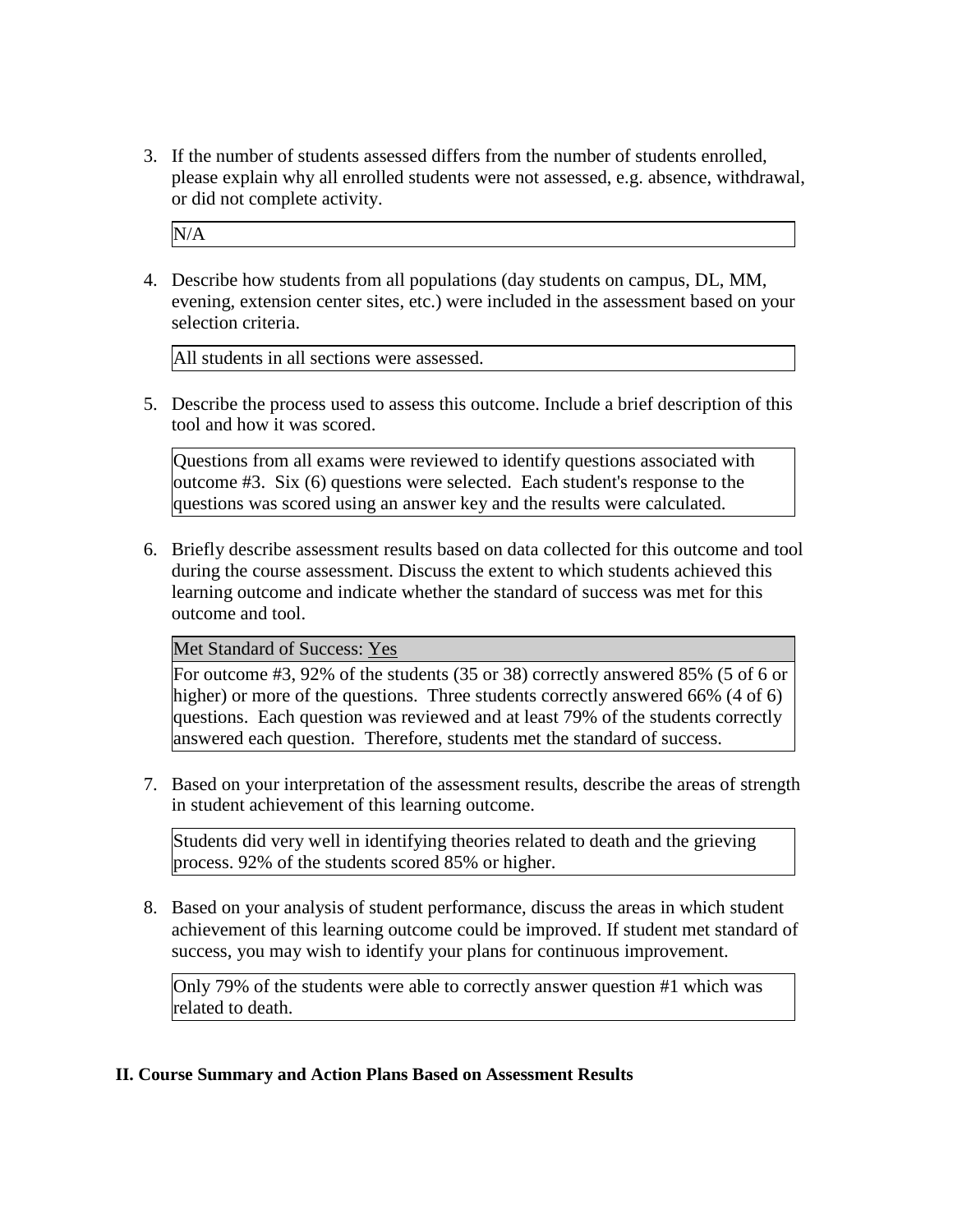1. Describe your overall impression of how this course is meeting the needs of students. Did the assessment process bring to light anything about student achievement of learning outcomes that surprised you?

Students are doing very well in this course and it is meeting the needs of students in the Physical Therapist Assistant and Child Care Professional programs.

2. Describe when and how this information, including the action plan, was or will be shared with Departmental Faculty.

This report will be shared with faculty at a departmental meeting.

3.

Intended Change(s)

| <b>Intended Change</b>                                                                    | Description of the<br>change                                                                                                                                                                                                                   | Rationale                                                  | Implementation<br>Date |
|-------------------------------------------------------------------------------------------|------------------------------------------------------------------------------------------------------------------------------------------------------------------------------------------------------------------------------------------------|------------------------------------------------------------|------------------------|
| <b>Course Materials</b><br>$(e.g. \text{textbooks},$<br>handouts, on-line<br>ancillaries) | Test questions<br>where students<br>scored a little lower<br>will be reviewed to<br>determine if<br>changes are<br>additional emphasis course<br>will be given to the<br>psychosocial<br>changes of<br>individuals between<br>birth and death. | Continuous<br>needed. In addition, improvement of the 2019 |                        |

- 4. Is there anything that you would like to mention that was not already captured?
	- 5.

# **III. Attached Files**

HSC 147 Assessment data

| <b>Faculty/Preparer:</b>                                        | Hiralal Dedhia Date: $10/15/2018$ |                           |
|-----------------------------------------------------------------|-----------------------------------|---------------------------|
| <b>Department Chair:</b>                                        | Rene Stark                        | <b>Date:</b> $10/16/2018$ |
| <b>Dean:</b>                                                    | Valerie Greaves Date: 10/17/2018  |                           |
| <b>Assessment Committee Chair: Shawn Deron Date: 10/25/2018</b> |                                   |                           |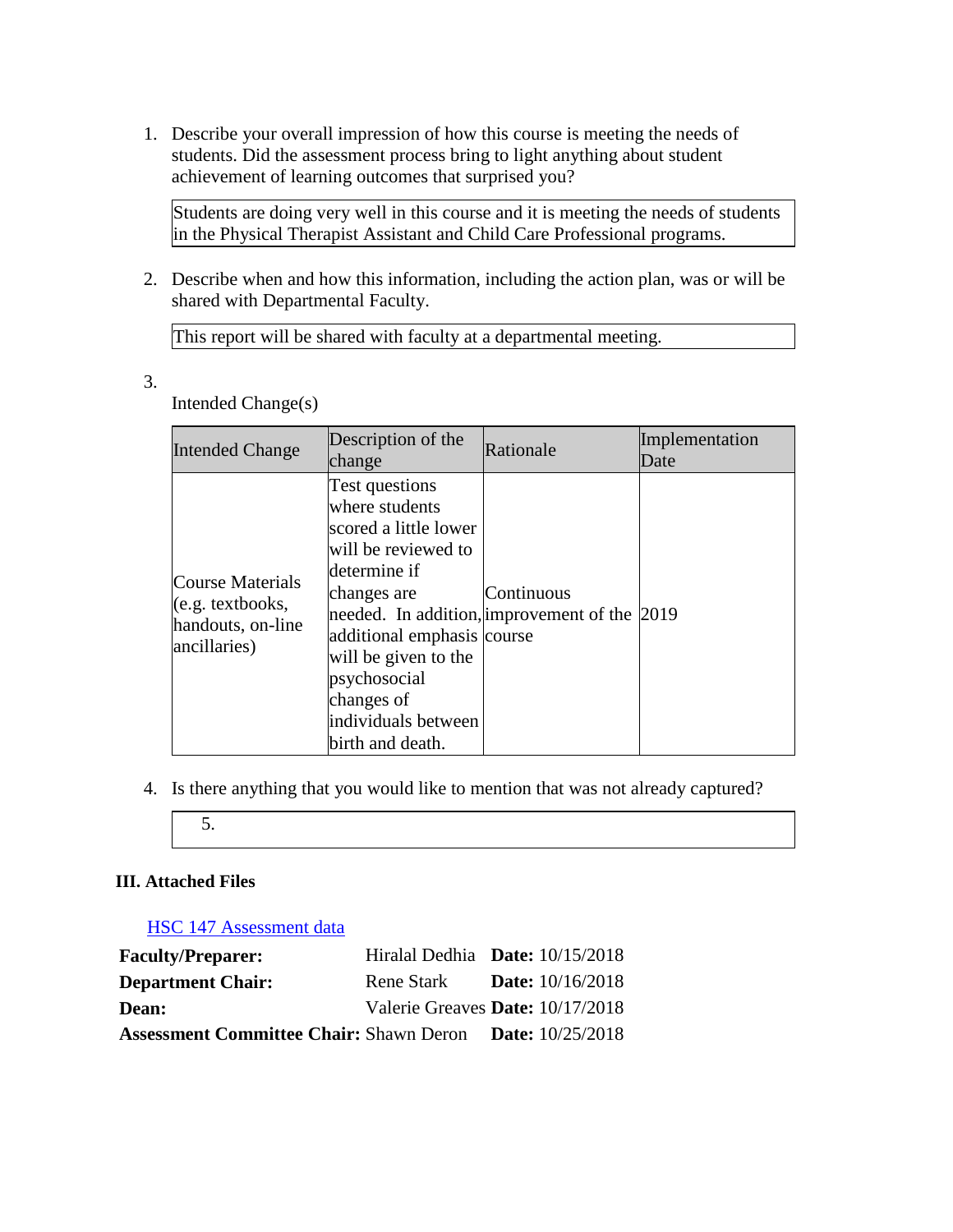$\boldsymbol{\times}$ 

#### **COURSE ASSESSMENT REPORT**

### I. Background Information

1. Course assessed:

 $\mathbf{V}=\mathbf{V}$ 

 $\overline{\phantom{a}}$ 

Course Discipline Code and Number: HSC 147 Course Title: Growth and Development Division/Department Codes: MSHNUR / N H 5  $D$ 

2. Semester assessment was conducted (check one):

 $\Box$  Fall 20

X winter 2012

Spring/Summer 2012

- 3. Assessment tool(s) used: check all that apply.
	- $\Box$  Portfolio  $\Box$  Standardized test  $\Box$  Other external certification/licensure exam (specify):  $\Box$  Survey  $\Box$  Prompt X Departmental exam  $\Box$  Capstone experience (specify):  $\Box$  Other (specify):
- 4. Have these tools been used before?
	- $\Box$  Yes
	- X No

If yes, have the tools been altered since its last administration? If so, briefly describe changes made.

- 5. Indicate the number of students assessed and the total number of students enrolled in the course. 56 out of 67 students
- 6. If all students were not assessed, describe how students were selected for the assessment. *(Include your sampling method and rationale.)*

#### II. Results

- I. Briefly describe the changes that were implemented in the course as a result of the previous assessment. None
- 2. List each outcome that was assessed for this report exactly as it is stated on the course master syllabus. *(You can copy and paste these from CurricUNET's WR report.)*

Identify the physical, cognitive, and psychosocial changes of individuals from birth to death

Recognize the role of the family throughout the life span

Identify a theory related to death and the grieving process

3. For each outcome that was assessed, indicate the standard of success exactly as it is stated on the course master syllabus. *(You can copy and paste these from CurricUNET's WR report.)* 

7 S% of students from all sections will have an average score of 70% or higher on all exams.

4. Briefly describe assessment results based on data collected during the course assessment. Indicate the extent to which students are achieving each of the learning outcomes listed above and state whether the standard of success was met for each outcome. *In a separate document, include a summary of the data collected and any rubrics or scoring guides used for the assessment.* 

Approved by the Assessment Committee July 2011<br>**[ogged** 10**/29/**12 *H*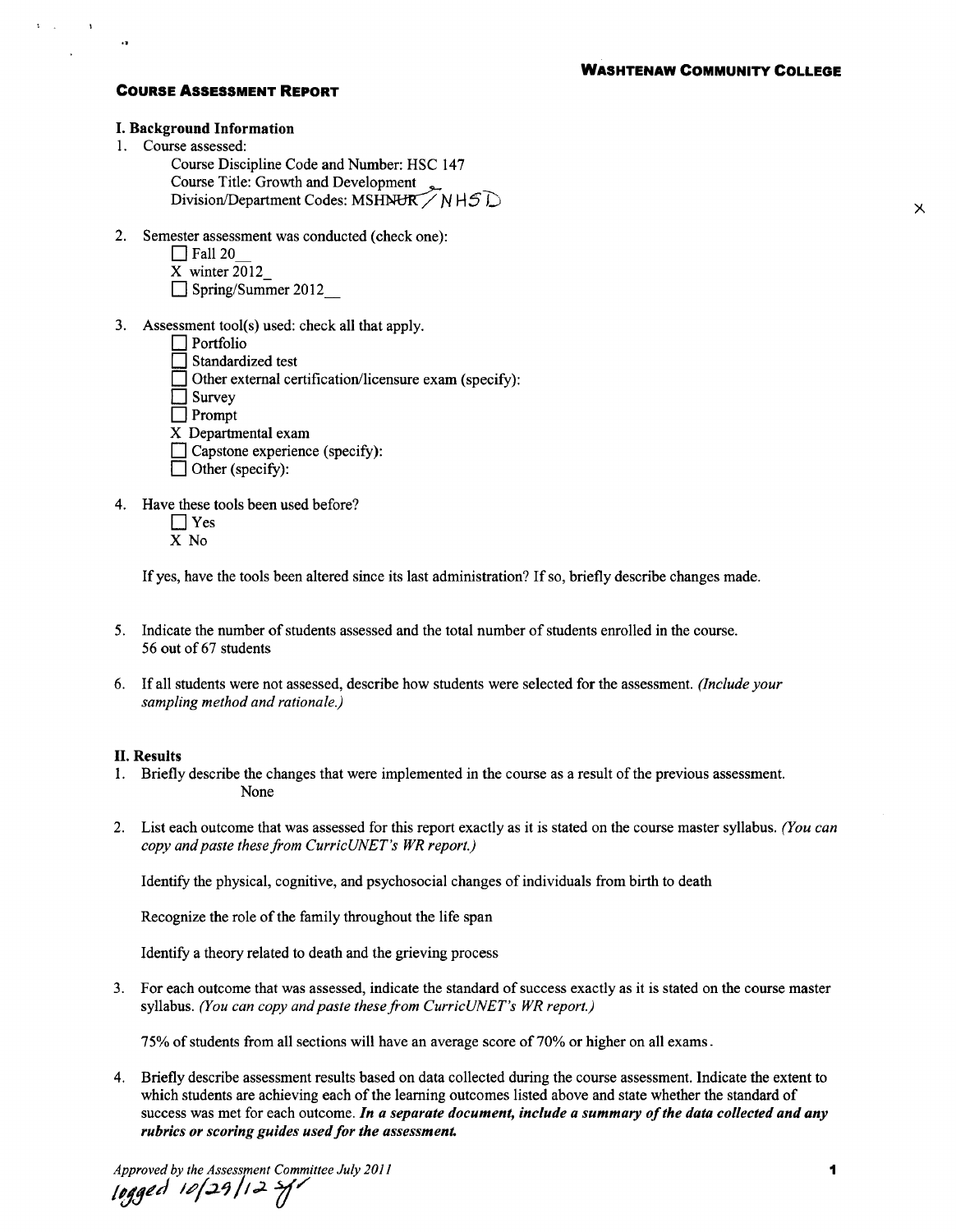#### **COURSE ASSESSMENT REPORT**

 $\mathcal{L}^{\pm}$ 

These are multiple choice exams.

1. Identify the physical, cognitive, and psychosocial changes of individuals from birth to death

Physical changes- 89 % of all students have correct answers to these questions.

Cognition changes- 80% of all students have correct answers to these questions

Psychosocial changes- 84% students have correct answers to these questions.

- 2. Recognize the role of the family throughout the life span 100% of all students have correct answers to these questions.
- 3. Identify a theory related to death and the grieving process 1 00% of all students have correct answers to these questions.
- 5. Describe the areas of strength and weakness in students' achievement ofthe learning outcomes shown in the assessment results. *(This should be an interpretation of the assessment results described above and a thoughtful analysis of student performance.)*

Strengths: The students met standard of success.

Weaknesses: There was minute low score on cognition outcome.

#### **III. Changes influenced by assessment results**

- 1. If weaknesses were found (see above) or students did not meet expectations, describe the action that will be taken to address these weaknesses. *(If students met all expectations, describe your plan for continuous improvement.)*  None
- 2. Identify intended changes that will be instituted based on results of this assessment activity (check all that apply). Please describe changes and give rationale for change.
	- a. **D** Outcomes/Assessments on the Master Syllabus Change/rationale:
	- $b. \Box$  Objectives/Evaluation on the Master Syllabus Change/rationale:
	- $c.$   $\Box$  Course pre-requisites on the Master Syllabus Change/rationale:
	- d.  $\Box$  1<sup>st</sup> Day Handouts Change/rationale:
	- e.  $\Box$  Course assignments Change/rationale:
	- f.  $\Box$  Course materials (check all that apply)  $\Box$  Textbook **Handouts** Other:
	- g. **D** Instructional methods Change/rationale:
	- h.  $\Box$  Individual lessons & activities

**Please return completed form to the Office of Curriculum & Assessment, SC 257.**  *Revised July 2011*